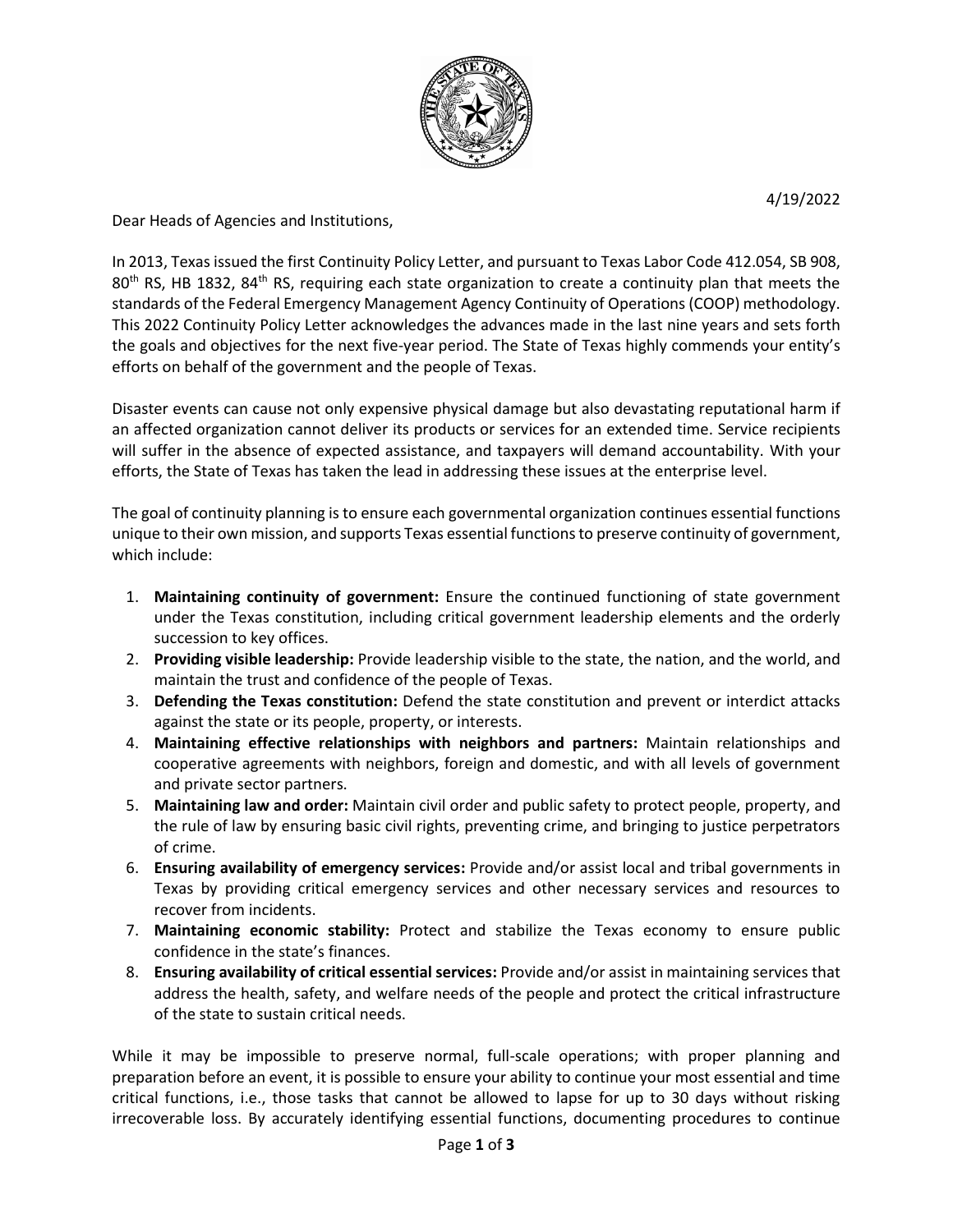their performance, and procuring necessary resources to ensure their availability at the time of need, you protect your organization's ongoing existence. The State Office of Risk Management (SORM), Texas Division of Emergency Management (TDEM), Department of Public Safety (DPS), Department of Information Resources (DIR) and Texas Facilities Commission (TFC) partner to support these initiatives.

SORM administers continuity planning for the state and provides assistance to local government. Their purpose is to act as a partner to all entities by providing guidance, facilitating ongoing learning, and encouraging cooperation to help each entity develop its best program.

SORM's regular evaluation of COOP Plans and Exercises are intended to:

- Help each entity meet the standards established by the state.
- Advise on updates, developments, and improvements in plans, and exercise programs to aid continued growth.
- Encourage planning in tandem with other threat management programs to ensure cohesive, consistent, and complimentary actions, and minimize duplication and conflicting direction. This includes:
	- o Preparedness (risk and safety planning)
	- o Prevention (mitigation strategizing)
	- o Emergency response (managing the disaster)
	- $\circ$  IT disaster recovery (protecting connectivity and data access and security)
	- o Recovery (reconstituting normal operations)
- Facilitate sharing development between organizations to create community-based protection.

To further support state continuity planners, SORM expanded its resources by:

- Establishing a chartered Continuity Council.
- Developing additional tools to make planning easier and more effective.
- Assisting with development of effective training, testing, and exercising programs.
- Adapting the submission and review scheduling process.
- Working closely with other jurisdictions on best practices.

As the leader of your entity, you are encouraged to implement and support continuity within your organization by:

- Becoming familiar with, and supporting, the continuity concept, intent, and application to administer an effective, unified program.
- Implementing an all-hazards approach to ensure that essential functions can be sustained regardless of the impact of the disaster.
- Employing, contracting for, or sharing a certified continuity planner.
- Administering a training and awareness program to ensure all personnel understand their roles and responsibilities during a continuity event and are ready to step into these roles quickly and effectively with or without warning.
- Reviewing and approving the continuity plan annually and submitting for review according to the schedule provided by SORM.
- Administering an exercise program where annual exercises are conducted that rigorously test the plan to identify areas for continued improvement. *An actual disruptive incident can function in place of an exercise if COOP capabilities are tested during that event.*
- Reviewing and approving an after-action summary and improvement plan annually and submitting for review according to the schedule provided by SORM.